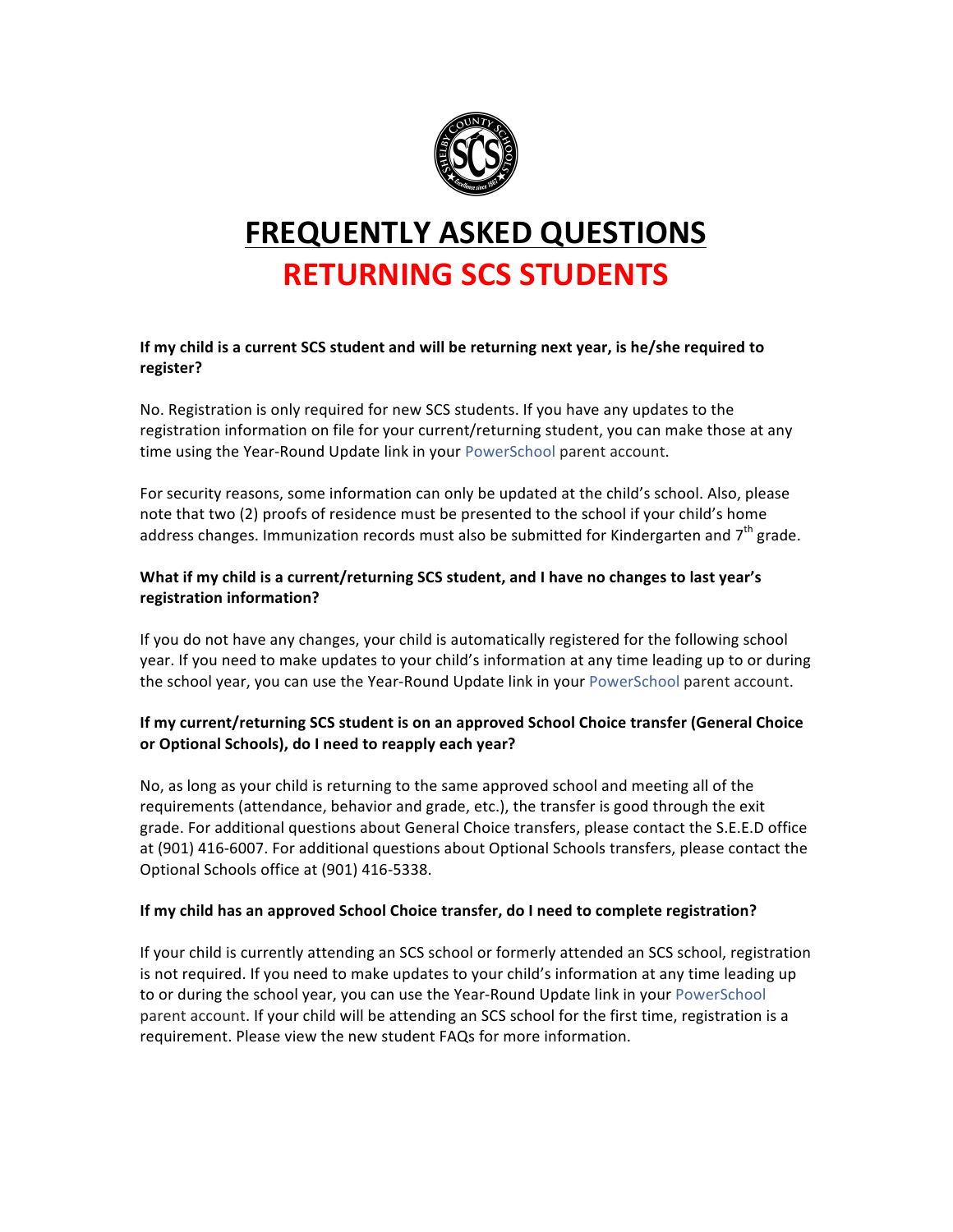#### **If my child is a current/returning SCS student and his/her home address changes, what is required?**

You will need to make updates online using the Year-Round Update link in your [PowerSchool](http://www.scsk12.org/registration/powerschoolparents.php?PID=) parent account. Additionally, you must submit two (2) proofs of residency to the school to verify your address is zoned to the school.

#### What items will be accepted as proof of residence for registration?

- TN driver's license or state-issued ID
- Current utility bill (MLGW)
- Municipal water bill
- Lease/rental agreement
- Mortgage statement or deed
- Public assistance/government benefits
- Real estate tax receipt

#### **If I submitted a Shared Residency Affidavit last year, what are my options for the upcoming school year?**

If you have not established residency, you can submit a new Shared Residency Affidavit and provide updated documentation to the school.

## **What if I submitted a School Choice Application for my current/returning SCS student but** have not received a status update (approval or denial) for the upcoming school year?

To check the status of a General Choice Application, please contact the S.E.E.D office at (901) 416-6007. To check the status of an Optional Schools Application, please contact the Optional Schools office at (901) 416-5338. Optional Schools Applications typically take up 10 weeks to process in order to verify entrance requirements.

#### **If my child attends/attended an SCS Pre-K program and is enrolling in Kindergarten, is registration required?**

If your child attended an SCS Pre-K program, he/she is considered a returning student and will not be required to register. You will need to create a PowerSchool parent account to provide additional required information for Kindergarten. If you do not already have an account linked to another SCS student, you can contact our Parent Welcome Center, (901) 416-5300 or 2687 Avery Ave., for PowerSchool account setup. You can also schedule a time for PowerSchool setup by calling the child's zoned school or approved school choice location.

The following documents must be provided to the school as well:

- Two (2) proofs of residence
- Birth certificate
- Social Security card